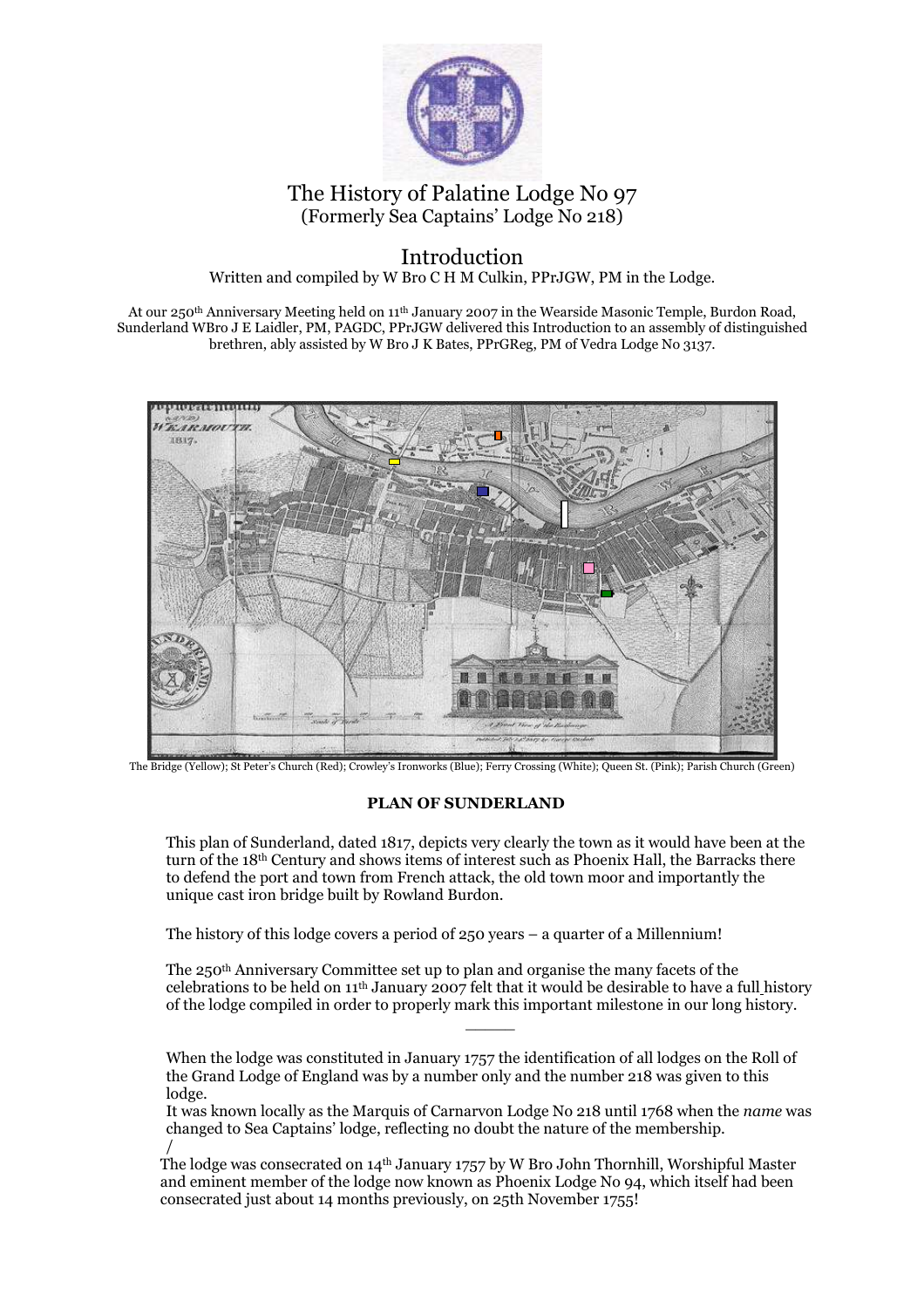

 W Bro John Thornhill, (Reproduction of this painting by courtesy of the artist Christopher O'Neill Walton)

How did it come about that the small Port of Sunderland was able to produce two Moderns warranted lodges in such a short space of time?

The answer may well lie in the fact that a Quaker from the Midlands, Ambrose Crowley, decided to build an Ironworks in Low Street, Sunderland in 1682 principally to make nails which were in great demand for shipbuilding.

For this purpose he brought skilled Catholic ironworkers from Liege and surrounding areas to teach Sunderland men their skills, undoubtedly these men were Hammermen Guild members.

After Crowley had left Sunderland around 1690, and as time went by, a Time Immemorial lodge came into being in Sunderland probably about 1730 but definitely no later than 1745.

The rest of this pre-history is contained in the Preface to the History that you may wish to read afterwards.

The official chronicling of the history of this ancient lodge started when the Secretary, W Bro E G Watson, was given the task of compiling the history of the first 150 years existence of the lodge, this to be ready for the celebration in January 1907.

He succeeded in his task and produced Volume One, 594 handwritten pages on parchment with numerous illustrations and images – a masterful achievement produced by a scholarly and thoughtful man.



W Bro E G Watson WM 1890 PPrDGDC

W Bro Watson divided his history into 19 different sections: -

Introductory, Lodge warrants, Landmarks in Freemasonry, Changes in Names Numbering etc. , Education, Charity, Lectures, Stories, Manners and Customs, PGL of D, United Meetings of Sunderland Lodges, Lodge policy of building a Temple, Ye Williamson family, Succession of W Ms, Membership of Lodge, Biographies, Speeches and Addresses, 150th Anniversary and Properties of the lodge. All containing great detail and comment.



The first page of WBro Watson's Index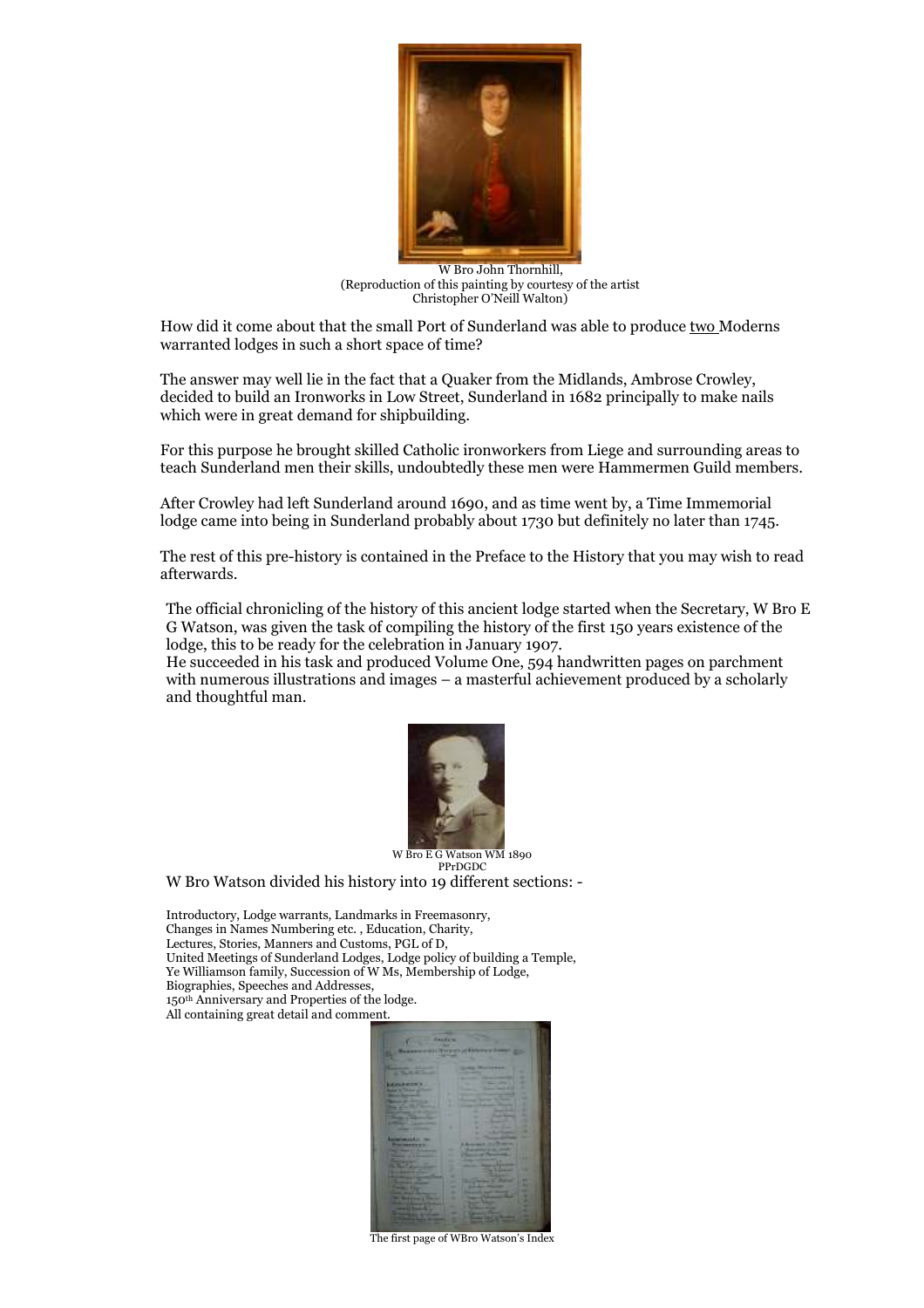In the book's index these sections were subdivided into numerous items, each with its individual page number so that the reader could reasonably find the topic, which was of interest to him by using this simple but effective means.

His wish was that his Volume of history should be passed into the keeping of each Worshipful Master at his installation and this wish has been honoured for the past 100 years.

Unfortunately the result has been that not many eyes have been privileged to see it but it has survived in excellent condition, perhaps waiting for this technological age to come along, to open its contents to the view of many more masons and non-masons than Bro Watson would ever have dreamed of.

Visualising that 21st century candidates will be more at home in freemasonry with 21st century technology and that flat screen displays will soon be the norm, it was decided to digitally photograph each of the 594 pages and to place the results on a compact disc. This initially to be used by lodge members as a permanent and easily accessible source of their ancient history and from which extracts can be taken to compile lectures etc.

Under the section 'Landmarks in Freemasonry' you will find on page 25 this statement made by W BroWatson who lived on the north side of the river and close to St Peter's Church: -

"From time immemorial Freemasons were a body of Operative workmen, actually engaged in the construction of Public Edifices.

Their introduction into England dates from about 674 AD when Benedict Biscop brought from the continent, to assist in the erection and decoration of the Monastery at Monkwearmouth; Painters, Glaziers, Freemasons and Singers, and from that date many buildings were erected by men in companies, who were called 'Free' because they were at liberty to work in any part of England".

St Peter's Church, which has been largely reconstructed in modern times, still exists today on the north side of the River Wear. It stands in landscaped grounds and is surrounded by modern University buildings with the National Glass Centre appropriately, just a short distance away.



 St Peter's Church, Monkwearmouth, Sunderland, England. 16th September 2006

Ambrose Crowley's Ironworks was constructed on the opposite side to the Church and just a few hundred yards or so upriver, a point of interest, which we refer to in the Preface. Unfortunately the Ironworks was demolished in 1918.

The first Master of the lodge was a William Scollay who was in office for 4 years, John Henderson followed him, again for a 4 year term and then came the 20 year reign (1765 to 1784) of John Biss of whom the writer and publisher Bro George Garbutt said; -



Worshipful Master 1765 – 1784

"To the exertions of John Biss is the Sea Captains' Lodge beholden for a long series of prosperity and of good government. During his administration masonry was cultivated with ardour and diligence, order was enforced, conviviality was enjoyed and the finances of the lodge advanced to such a state of affluence as to supply, in the most ample manner, the conveniences or decorations of the Institution or be ready to answer the more interesting calls of general charity.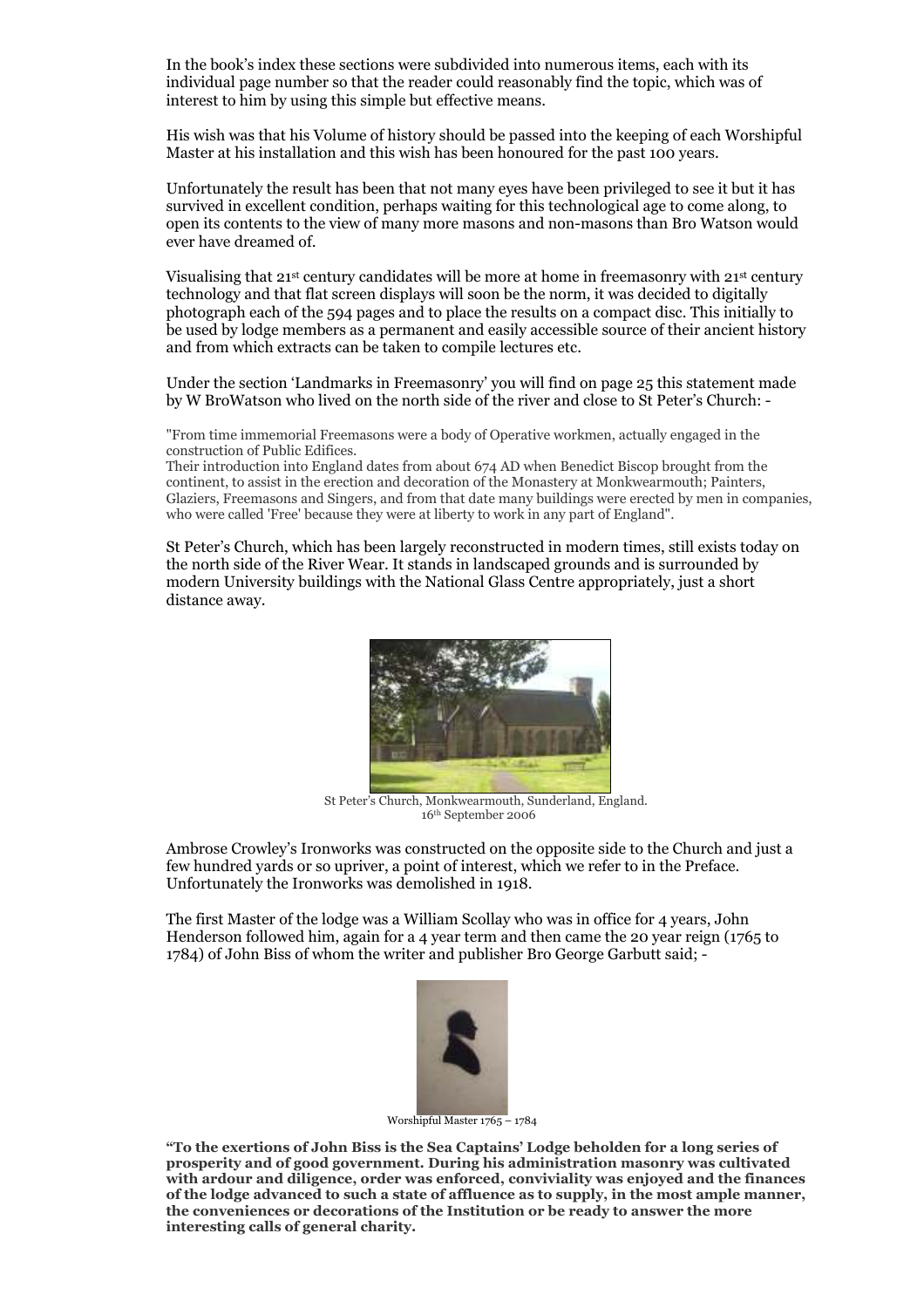From the period of his resignation, the lodges were not so well attended, and although a few faithful brethren preserved the sacred fire yet masonry felt a very sensible depression".

Indeed the depression was so bad that the lodge came near to dissolution but the cloud started to lift after this period of 7 years or so when on 13th October 1791 Mr Michael Scarth, a candidate for Freemasonry, was Initiated, Passed and Raised into Sea Captains' Lodge No 144 in the King's Head Hotel, High Street, Sunderland near the Sea. The publican Hays being his proposer and Rowland Burdon was Master.



It would appear that Bro Scarth was rather unusual; a man quick to action, a very able administrator and undoubtedly a leader of men, for just two months after his initiation Bro Scarth was appointed Treasurer of the Lodge and immediately put forward the proposal that a committee of 5 members be appointed to examine the By-laws and Accounts.

The Committee was appointed and he was one of the 5.

The By-laws were quickly drafted and approved and in a short period of time presented to the Lodge by Bro Scarth, not printed but handwritten, contained in a handsomely bound book which all of the brethren then signed. By December 1792, a little over a year since he was initiated into the Lodge, he became Master.

Let the author of the History of Sunderland (1819) Bro George Garbutt, a member of this lodge give his assessment of Bro Michael Scarth: -

"It was however, destined that as the energy of one man (Biss) had brought the society into a state of reputation and prosperity, and as his loss had occasioned languor, and almost dissolution, so the exertions of another valuable individual, should raise the drooping spirits, restore the accustomed vigour, and infuse light and spirit into all the future proceedings.

In the year 1791 the late Michael Scarth, Esq. became a member of the lodge.

To a mind well informed, and a sound judgment, he joined a facility of application and steady perseverance that would not easily abandon a design, while any advantage could be procured to it, or indeed, while the minutest part of it appeared unaccomplished.

As soon as he was elected to an office, he resolved to use his influence and exertions, to raise the lodge to its former level.

He commenced by improving the rules and By-laws of the society, for which purpose, he visited the different lodges in the neighbourhood; consulted their various regulations, and from them, compiled and composed a code, adapted to secure every fraternal and scientific purpose of the institution.

His other exertions were equally judicious and beneficial; the lodge flourished, and masonry was promoted and respected."

He was perhaps, the greatest master the lodge has ever had, for he quickly recognised that the lodge needed specific aims such as universal charity, education for needy children etc and that it needed the direction and the authority to achieve those aims – he crafted the By-laws to ensure that this happened.

The restructuring of the aims and policies of the lodge, influenced by Michael Scarth, continued at the General Lodge meeting held on 12<sup>th</sup> April 1792 when it was declared that only those listed and numbered were members of the lodge and no other whomsoever, having forfeited their rights by the 25th Article.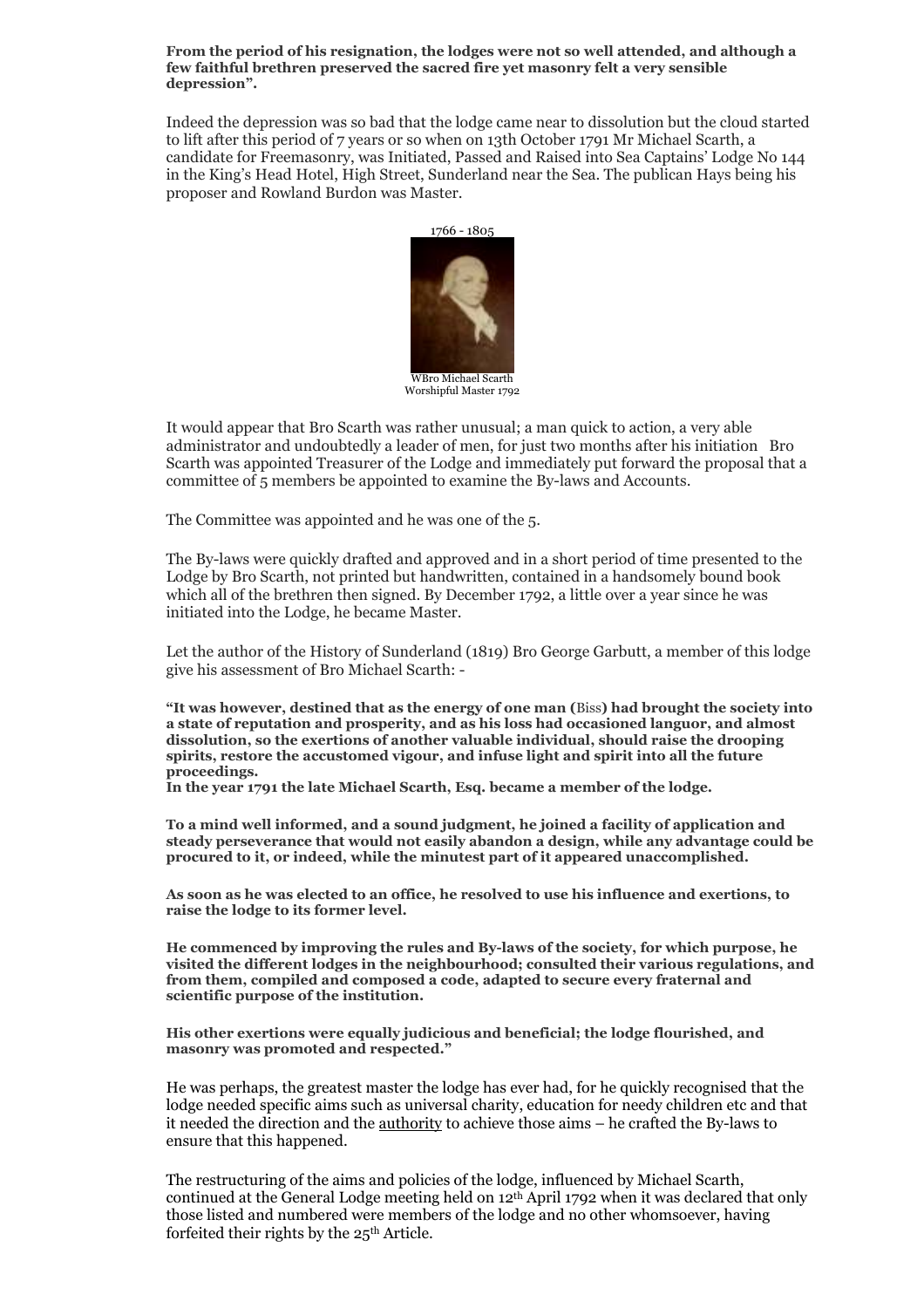The Lodge was purged of those members who, for whatever reason, were found wanting in the standards expected of them.

Scarth also founded the Royal Arch Chapter of Strict Benevolence No 97 in 1797 but unfortunately he died of typhus fever in 1805 at the age of 39.

Moving now into the 19th century the first prominent Worshipful Master's name to appear is that of Thomas Hardy, a Woollen Draper by trade, who first occupied the Master's Chair in 1802 but re occupied it on many occasions thereafter.

He was a member for 60 years and occupied every office in the lodge and served for almost 30 years as 'Installing Master'; he attained the rank of Prov SGW.

W Bro Sir Cuthbert Sharp presented a Gold Snuff Box to W Bro Thomas Hardy on Dec 27th: 1834.

At the banquet the Earl of Durham, ProvGM, said of W Bro Hardy: -



W Bro T Hardy

"I have never met so good a Mason in all my life"

This Snuff Box is a great treasure of Palatine Lodge and at one time was given into the care of each W M at his Installation together with W Bro Watson's Volume 1.



It was made and engraved by Walkers of Sunderland

In 1816 Sir Robert Peat, D. D. was elected but not installed as Master– but more on Sir Robert in Volume 3!

Sir Cuthbert Sharp was master of the lodge in 1827. He was captured by the French in the Napoleonic wars but after 4 years escaped and returned to England. He was very active in charitable works especially for those who had suffered at the hands of the French but essentially he was a writer and scholar of great repute and a great friend of Robert Surtees and of Bro Sir Walter Scott.

On one occasion, a while after Sir Walter had visited Sea Captains' Lodge, Sir Cuthbert wrote to him asking had he remembered that evening. Sir Walter promptly wrote back: -

> Forget thee? No! My worthy frere! Forget blithe mirth and gallant cheer? Death sooner stretch me on my bier Forget thee? No!

Forget the Universal Shout When "canny S'land spoke out? A truth, which knaves affect to doubt Forget thee? No.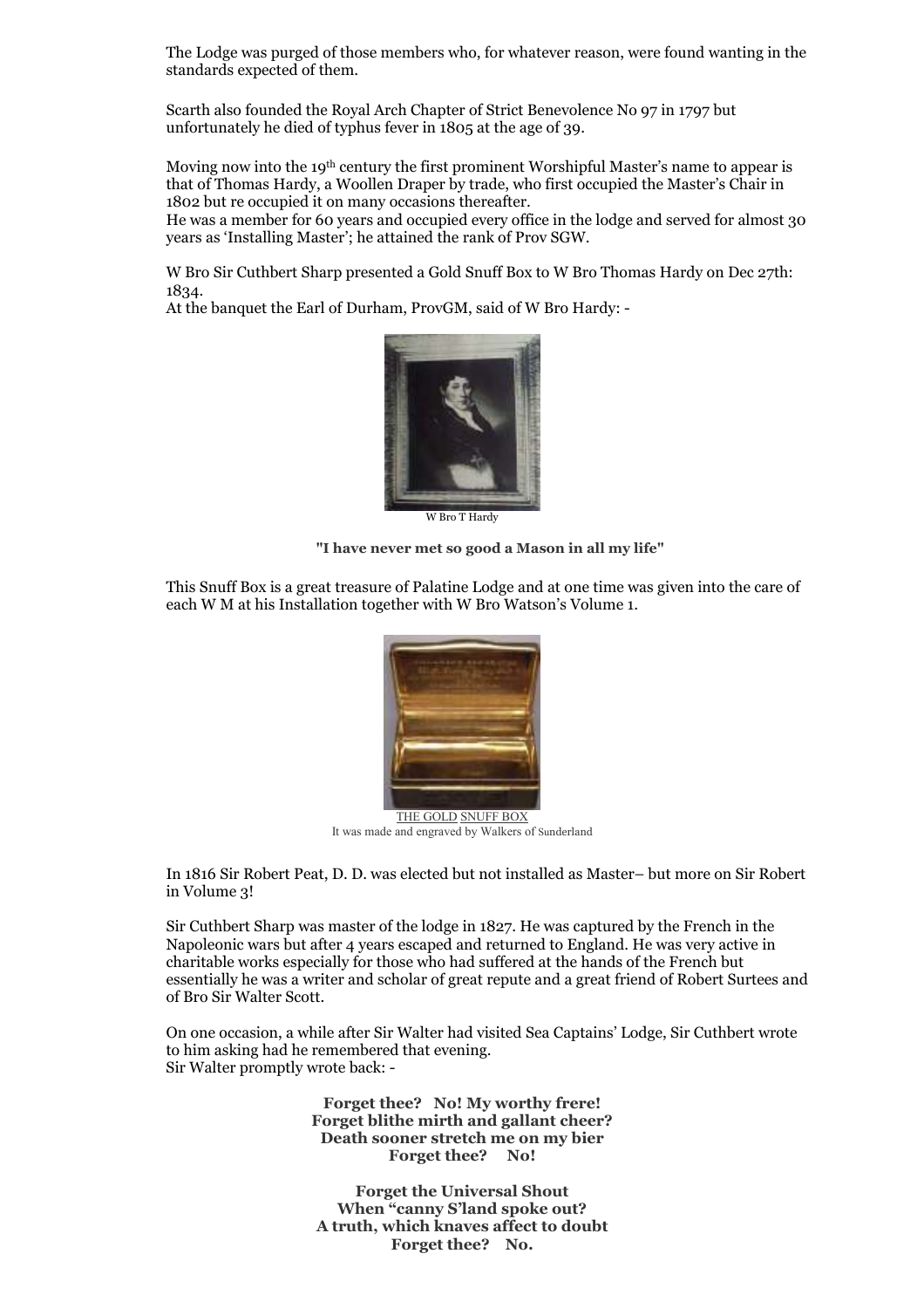On 27th December 1829, the Rt W ProvGM stated that it would be his constant theme to hold the lodge up for example to all the lodges in the Province as a "Pattern and Guiding Star in Masonry"

 $\overline{\phantom{a}}$  , where  $\overline{\phantom{a}}$ 

 11th March 1830- "On the proposition of BroThomas Hutchinson, the Worshipful Master, the name of the lodge was changed to "Palatine" in pursuance of a suggestion of the Earl of Durham, Rt W PGM and with the unanimous consent of the Brethren"

Sir Hedworth Williamson,  $7<sup>th</sup>$  Baronet was WM in 1835 and on two other occasions. He and his sons were connected with Palatine Lodge for a great number of years.

In 1842 Sir Hedworth fought a duel, at noon, with a political opponent a Mr Braddyll, at the sign of the Hare and Hounds in Sedgefield – they both fired twice and missed each other, after which Sir Hedworth apologised for his mistaken remark and shook hands.



W Bro Alderman Richard Spoor

In the same year on the 14th May the famous 'Cotton Ball' duel was fought on Whitburn cliffs between Alderman Spoor, (WM in 1830and1831) and a Mr Wright, an attorney who had written a letter to Lord Londonderry reflecting on Alderman Spoor's character and unfortunately that noble Lord had read it in the House of Lords.

 The pistols were filled with cotton balls and consequently no one was hurt. This event and the reason why cotton balls were used is immortalised in poetic song and can be found in Volume 1(Stories).

The era just described could be thought of as a golden era for Palatine Lodge, in many respects, but because of the rapid influx of Irish and Scottish migrant workers in the early part of the 19th century many of the well to do citizens moved west leaving previously good dwellings to turn into overcrowded slums; diseases such as airborne typhus and cholera were rampant, culminating in the 1831 cholera epidemic in which Bro Dr William Reid Clanny, a member of this lodge, took such a major part.

In many instances the Inns in which the lodge held their meetings were no better than common lodging houses and unfortunately the Palatine members' dream of building their own temple did not materialise.

However, in 1870 St John's Lodge No 80 invited other lodges of Sunderland to utilise their new temple at Park Terrace, Sunderland and Palatine Lodge moved into the luxury of a purpose built temple with separate dining room and other modern facilities – luxury indeed!!

130 years or so later the façade of the Park Terrace Temple building was saved from being demolished literally in the nick of time due to the forethought of the Provincial Grand Lodge of Durham. It was taken apart bit by bit, rebuilt at Beamish Museum as part of the Millennium Project of the Province and with the addition of a replica working temple Beamish 2000 has become one of the star attractions of the Museum.

In 1934 the then Secretary of the Lodge, W Bro George E Pearson had started to update the history from where W Bro Watson had left off in 1907.

 $\overline{\phantom{a}}$ 



W Bro G E Pearson, PPrGStdB Secretary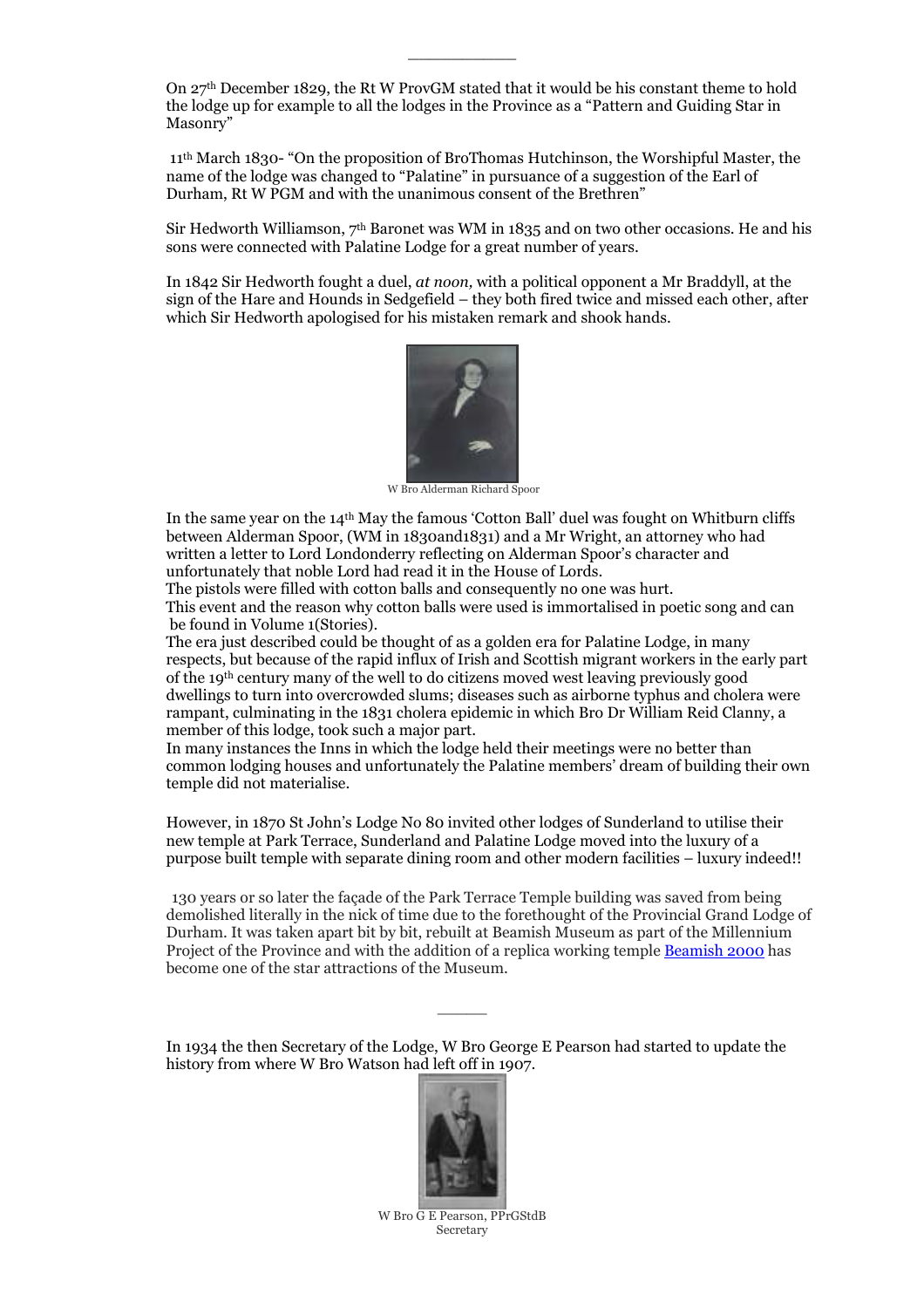He proceeded with his" labour of love" in a new Volume 2 to the year1937. This consists of 293 pages of handwritten text, on parchment, together with many photographs.

His preferred methodology was to proceed from 1907 year by year, detailing personal and Masonic aspects of each succeeding Worshipful Master and highlighting notable or interesting events during their year in office.

He felt that this method would be helpful in keeping the history updated.

In the late 1920s it became apparent that Park Terrace was too small to accommodate the number of Lodges and members in Sunderland and so in 1932 the Wearside Masonic Temple was opened, due in great part to the untiring efforts of W Bro James Hall. PAGDC, PPrGW a member of this lodge.

Like W Bro Watson, W Bro Pearson gave an assurance that his information came only from the minute books and authentic sources.

As with Volume 1 of the history the contents of Volume 2 were digitised and copied to a compact disc.

W Bro Con Culkin, PPrJGW, a PM in the lodge was asked by the lodge's 250<sup>th</sup> Anniversary Committee to update the history of the lodge from 1937 to the year 2007 and to compile a full 250-year history of the lodge.

 $\overline{\phantom{a}}$ 

He decided that as there was a 70 year period to update he would divide it into 10 year segments and that he would use as little text as possible but rather utilise digitally copied extracts from the minute books such as summonses, letters, newspaper cuttings etc which would tend to better portray the feeling of the times.

During the course of compiling Volume 3 several other invaluable books: Fines Books, Accounts, and the original By- Laws presented to the lodge by Bro Scarth were examined and recorded. A magnificent Minute book dated 1791 to 1794 in which is recorded, among other items, the original lodge details of the procession to lay the foundation stone for Rowland Burdon's Iron Bridge was also recorded.



The original was presented by the lodge

Ironbridge Gorge Museum Courtesy of the Museum's Trust

ELTON COLLECTION

All of these extra items have been copied and digitised and have their special place in this Volume 3.

He also undertook to photograph and digitise Volumes 1and 2 and place the data on to CDs as described above.

Care has been taken to try to keep the authenticity and character of Volumes 1 and 2 as near to their initial compilation as possible so that the reader may properly appreciate the era and the conditions they were produced in.

With the three separate histories digitised it only remained to link them together so that they could be read as one and lastly they were all connected to the World Wide Web.

We hope that masons and non-masons alike will appreciate this Palatine Lodge history, which has been compiled faithfully from the minute books and other authentic sources by our own members over the last 100 years.